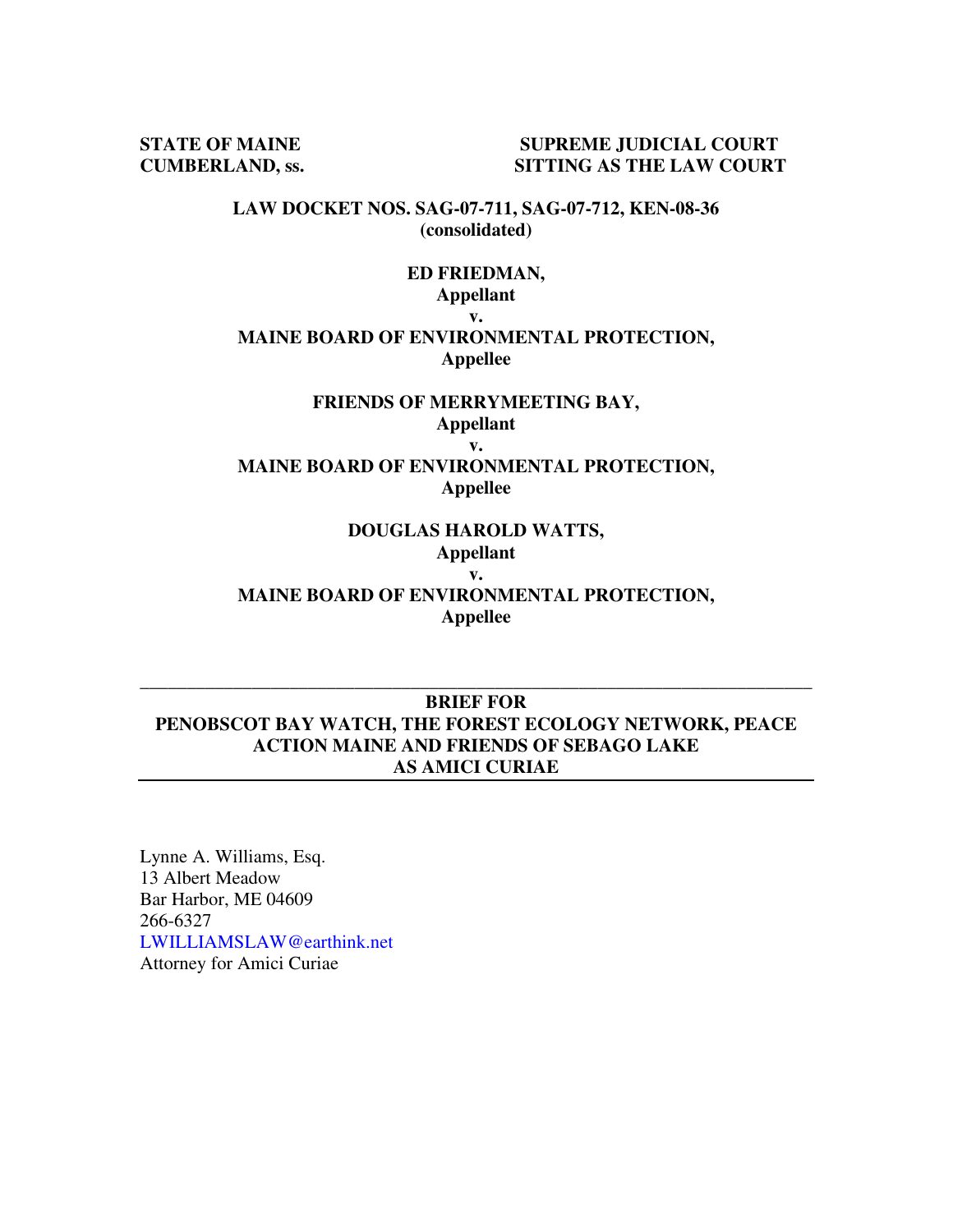## **TABLE OF CONTENTS**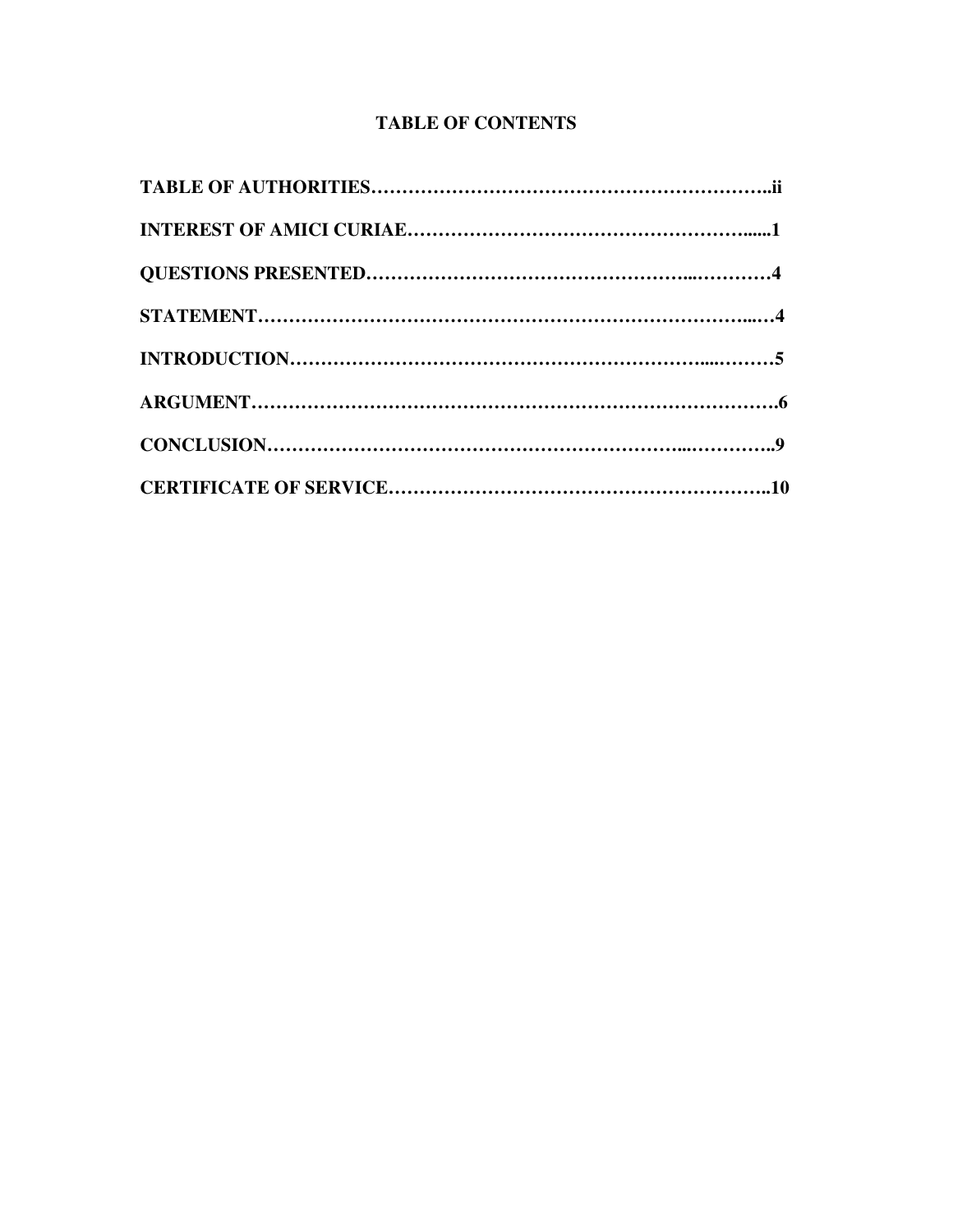## **TABLE OF AUTHORITIES**

| <b>Cases:</b>                                                                  |
|--------------------------------------------------------------------------------|
|                                                                                |
| Association of Data Processing Service Organizations, Inc. v. Camp.,           |
| Citizens to Preserve Overton Park v. Volpe, 401 U.S. 401 (1971), 91 S.Ct. 8146 |
|                                                                                |
| Office of Communication, United Church of Christ v. FCC, 359 F.2d 994          |
| Scenic Hudson Preservation Conference v. FPC, 354 F.2d 608 (2d Cir. 1965)7     |
| <b>Federal Statutes:</b>                                                       |
|                                                                                |
| <b>Maine Statutes:</b>                                                         |
|                                                                                |
|                                                                                |
|                                                                                |
|                                                                                |
| <b>Court Rules:</b>                                                            |
|                                                                                |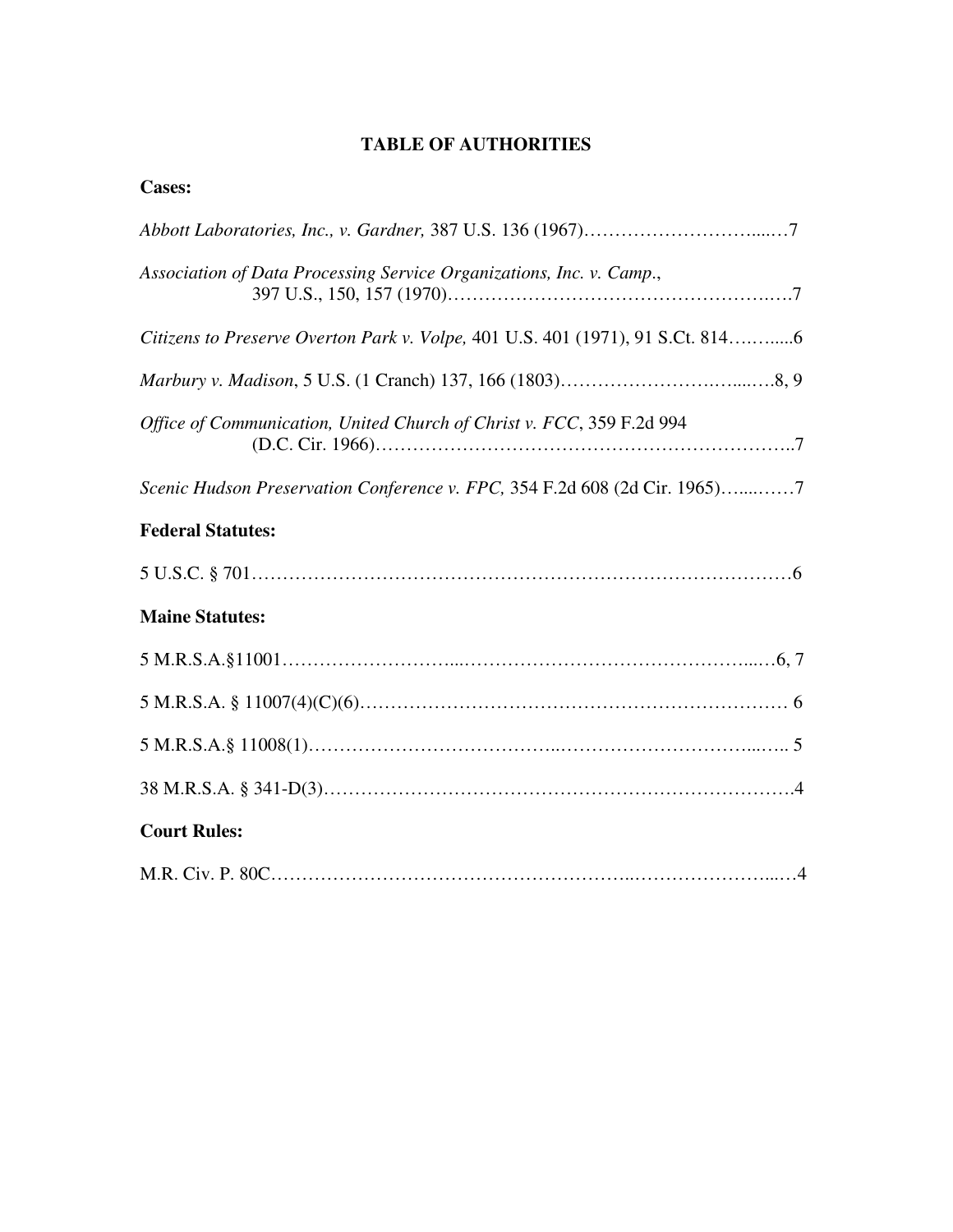#### **INTEREST OF AMICI CURIAE**

 Penobscot Bay Watch works to meet the information needs of those around Penobscot Bay and the greater Gulf of Maine who would stand up for the natural world in their 'backyards' when those places are menaced by inappropriate development, pollution discharges or inappropriate fishing activities. We take part as stakeholder or interested party in decision-making by local, state and federal agencies that approve or deny development or discharge permits and licenses affecting Penobscot Bay. We help grassroots activists in communities around the Bay bring their campaigns to the attention of the public, the media and government decision makers.

 As a citizens' association dedicated to protection, restoration and conservation of Penobscot Bay's natural resources and environment since 1992, we have been involved in Maine Department of Environmental Protection (DEP) rulemaking, discharge licensing, and development permit reviews, participating both as stakeholders and as appellants before the Maine Board of Environmental Protection (BEP). As such, we believe that the Board of Environmental Protection has been arbitrary and capricious in refusing to modify existing state permits to bring them into compliance with state and federal laws and regulations. Furthermore, the loss of the right to appeal such a decision would interfere with the mission of our organization by markedly reducing our options for lawful public interest advocacy, and would overall weaken democracy for Mainers.

 The Forest Ecology Network (FEN) is a non-profit organization founded in 1996 as a result of efforts to pass a statewide referendum to ban clear-cutting. FEN's mission is to protect, preserve, and restore the Maine Woods. This includes the protection of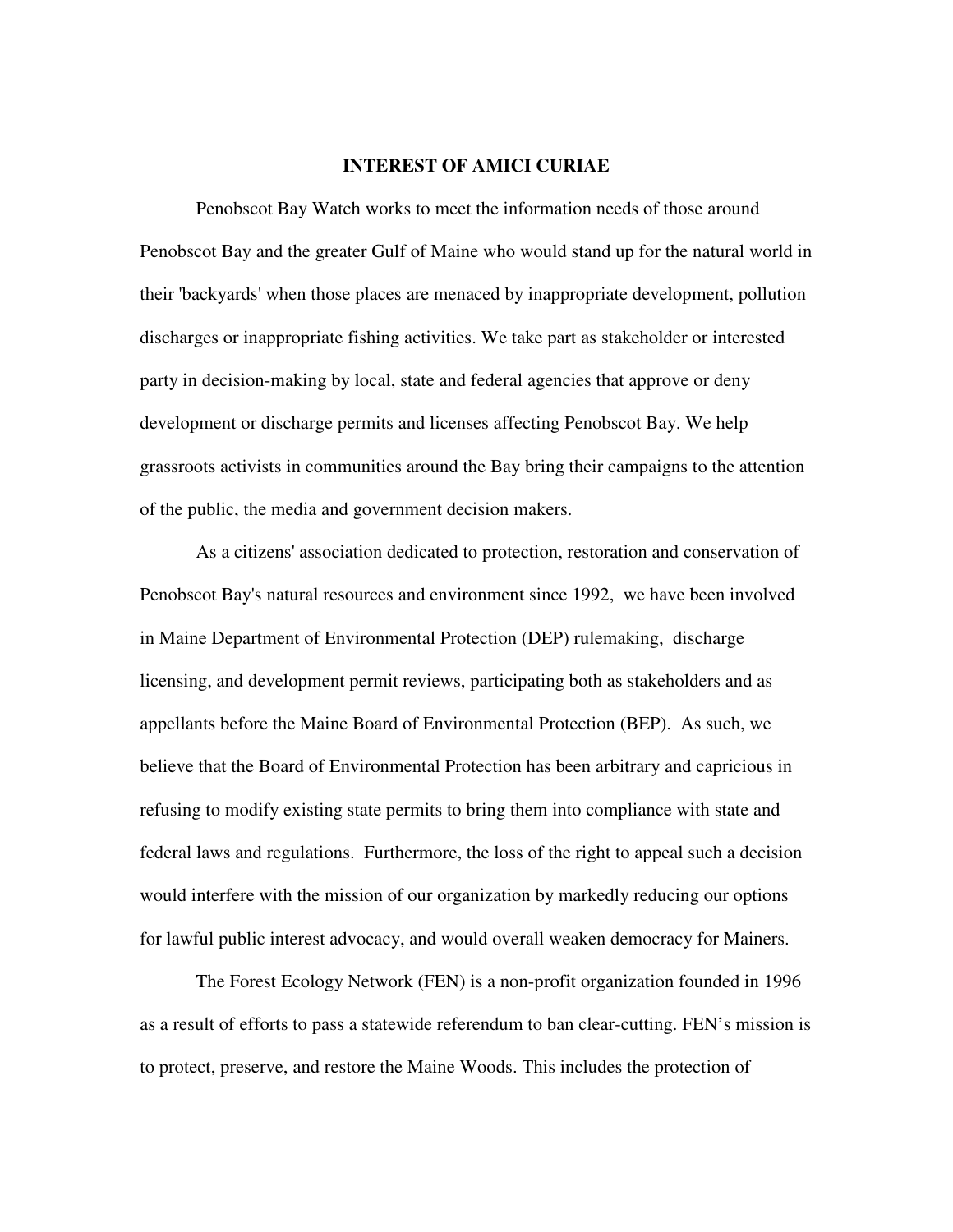wildlife, forest restoration, promotion of sustainable forestry, protection of natural resources, enhancement of biological diversity, and support for the creation of large-scale wilderness reserves.

 As part of our mission to protect wildlife and natural resources, and enhance biological diversity in the Maine Woods, the restoration of native fish runs is of paramount importance. The headwaters of all major rivers in Maine start in the North Woods. Because the dams on these rivers do not provide adequate fish passage, the fish populations have been significantly altered, having a profound impact on both terrestrial and aquatic food chains.

 Likewise, as an activist organization, we believe that the denial of judicial review in this matter is a denial of our right to have a court determine whether or not the Board of Environmental Protection acted in an arbitrary manner in declining to bring its rules into compliance with federal and state law.

 Peace Action Maine - Maine's largest peace organization, has worked for 25 years to promote peace through grassroots organizing, citizen education, and issue advocacy. Peace Action Maine is a voice of education and a center for all people committed to disarmament and creative responses to conflict. We bring to our work a deep and lasting commitment to nonviolence, justice, and the empowerment of all people.

 Peace Action Maine believes that we ourselves - we humans – are the direct cause of the current crises of climate change, resource depletion and widespread pollution. The destruction of Maine's marine ecosystem is but one local instance of an important global phenomenon. A key part of Peace Action Maine's agenda is our "Reclaim Maine Initiative," which takes an integrated and holistic approach to the many problems we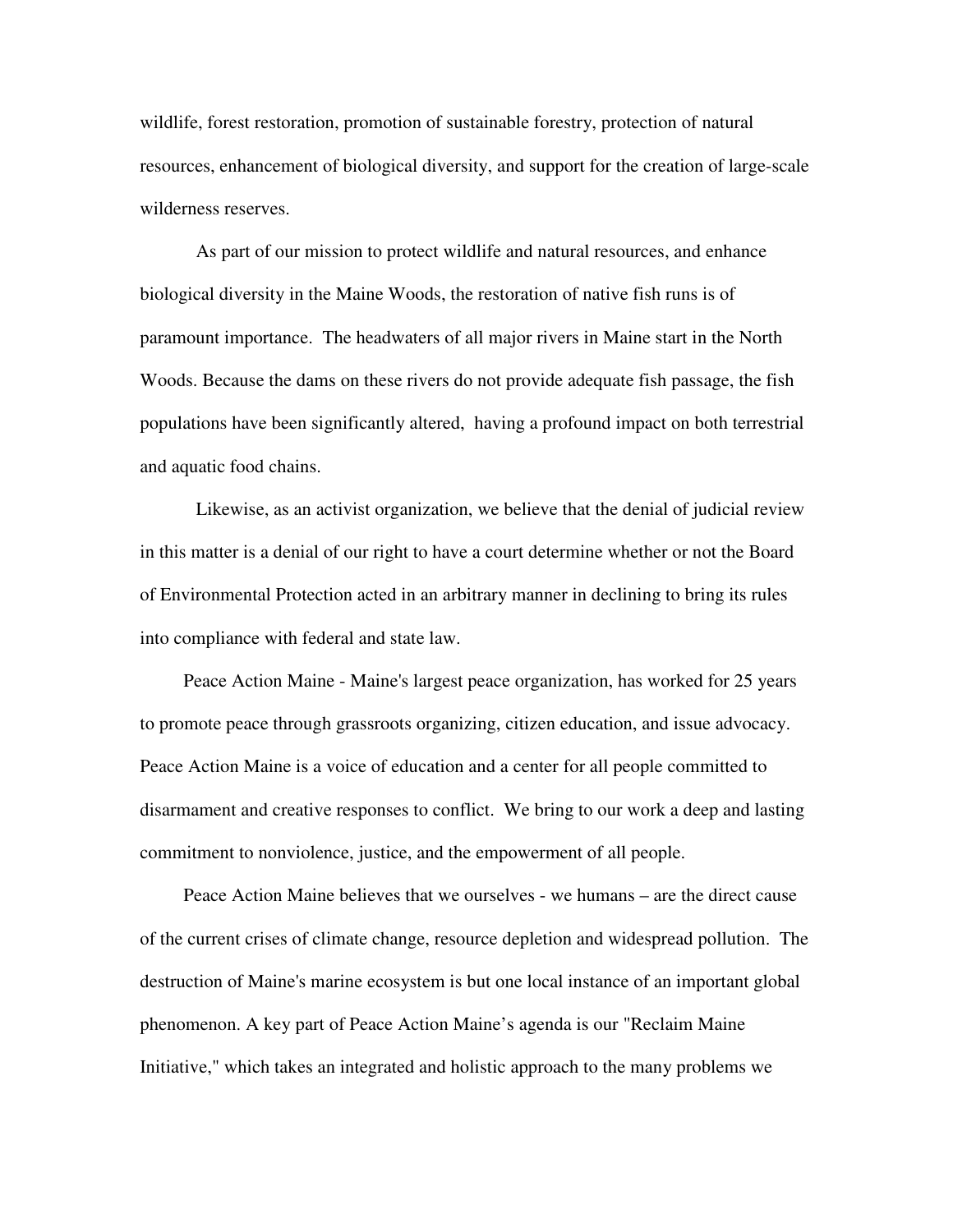face. An effective ebb and flow of migratory fish in our rivers and to and from the Gulf of Maine is an essential ingredient to "reclaiming Maine," as is the fundamental right to appeal agency decisions gone bad.

 The mission of Friends of Sebago Lake is to restore and protect the high quality of Sebago Lake. Sebago Lake once possessed the world's finest inland lake beaches. Unnatural lake level regulation has greatly harmed the beaches, shorelines and ecosystem of Sebago Lake. In addition, the Presumpscot River - Sebago Lake watershed once contained one of the finest anadromous and catadromous fisheries in the world. Friends of Sebago Lake believes the presence of impassable dams has decimated this fishery. Through research and education, Friends of Sebago Lake strives to inform public and regulatory agencies of the harmful impacts caused by the present altered hydrologic flow. We hope through our efforts, good science and environmental integrity will form the foundation of management decisions that restore and protect this world class natural resource.

 Friends of Sebago Lake believes the fisheries of Maine rivers emptying into the Gulf of Maine are significantly connected and must be considered as one. The safe passage of all native diadromous fish is vital to the health of river and lake ecosystems of Maine. Friends of Sebago Lake has also appeared before agencies. We understand that the right of judicial review is fundamental to our democracy and must be maintained. For these reason we are participating in filing this Amicus Brief.

#### **QUESTIONS PRESENTED**

1. Did the Superior Court err in ruling Board action on a petition to modify under 38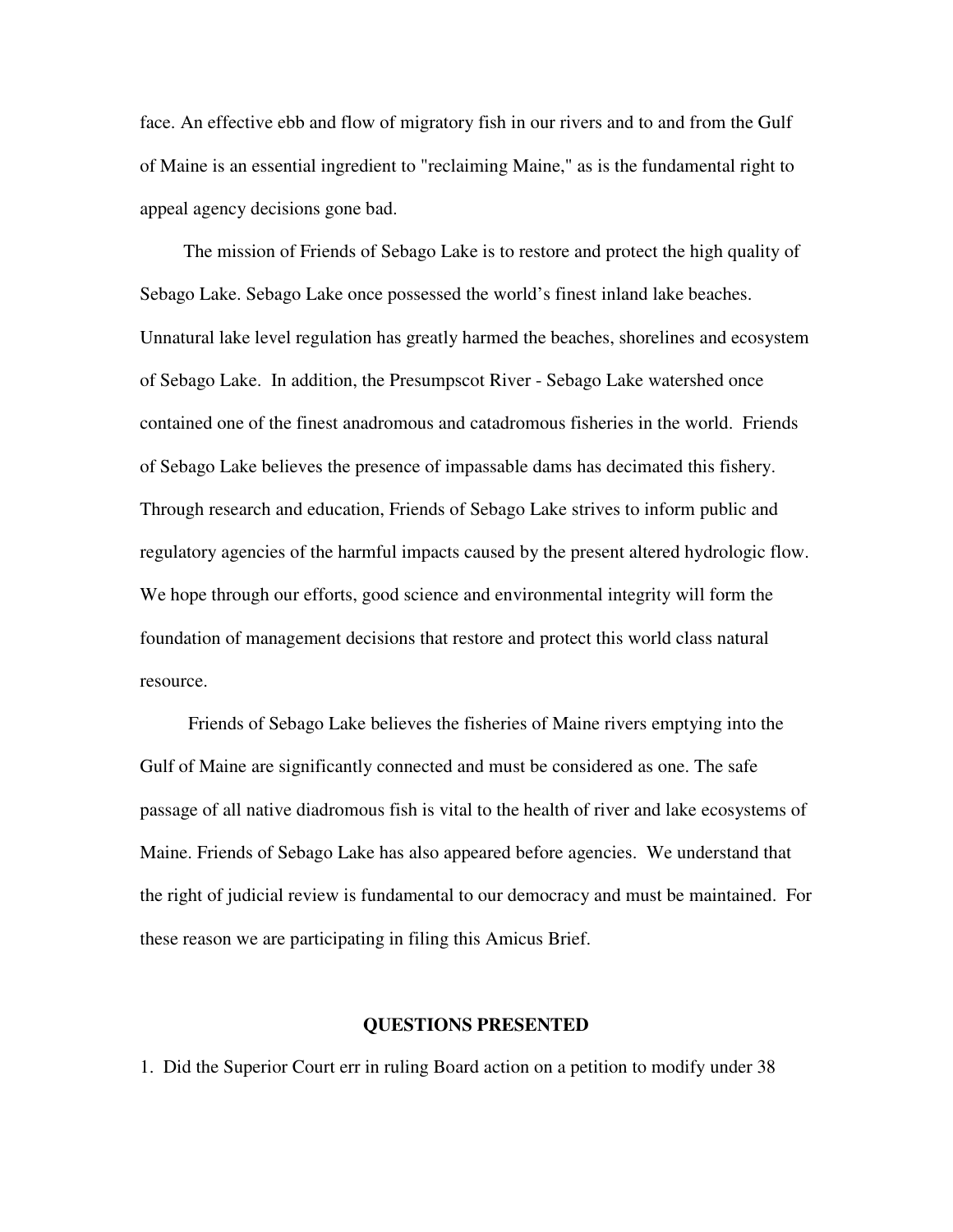M.R.S.A. § 341-D(3) and Rule 27 is never subject to judicial review because action on a petition is committed to the agency's sole discretion?

 2. Did the Superior Court err in ruling Board action on a petition to modify under 38 M.R.S.A. § 341-D(3) and Rule 27 is never "final agency action" and thus never subject to judicial review?

 3. Even if the Board's dismissals are nonfinal, should the appeals go forward because review of final action would not provide an adequate remedy to Petitioners?

#### **STATEMENT**

As described in the Appellant brief for this matter, Maine DEP issued water quality certification for 21 dams on four rivers: the Androscoggin, Little Androscoggin, and Kennebec Rivers and Messalonskee Stream. Appellants contend that these certifications allow a serious threat to the environment because they fail to require dams to provide safe passage for indigenous migratory fish, and therefore injure and kill American eel and other indigenous species, block fish migration and reduce habitat.

 Appellants filed three petitions with the BEP under 38 M.R.S.A. § 341-D(3) (2001) and BEP regulations. In these petitions, each appellant requested that the certifications at issue be modified to require safe passage for eels and other indigenous migratory fish.

 Two of the petitions were dismissed by BEP and one went to an adjudicatory hearing and was then dismissed. Appellants filed M.R. Civ. P. 80C appeals of the three BEP decisions and each court ruled that it had no jurisdiction to hear the appeal, because the BEP's action was not final and because the BEP had sole, unreviewable discretion in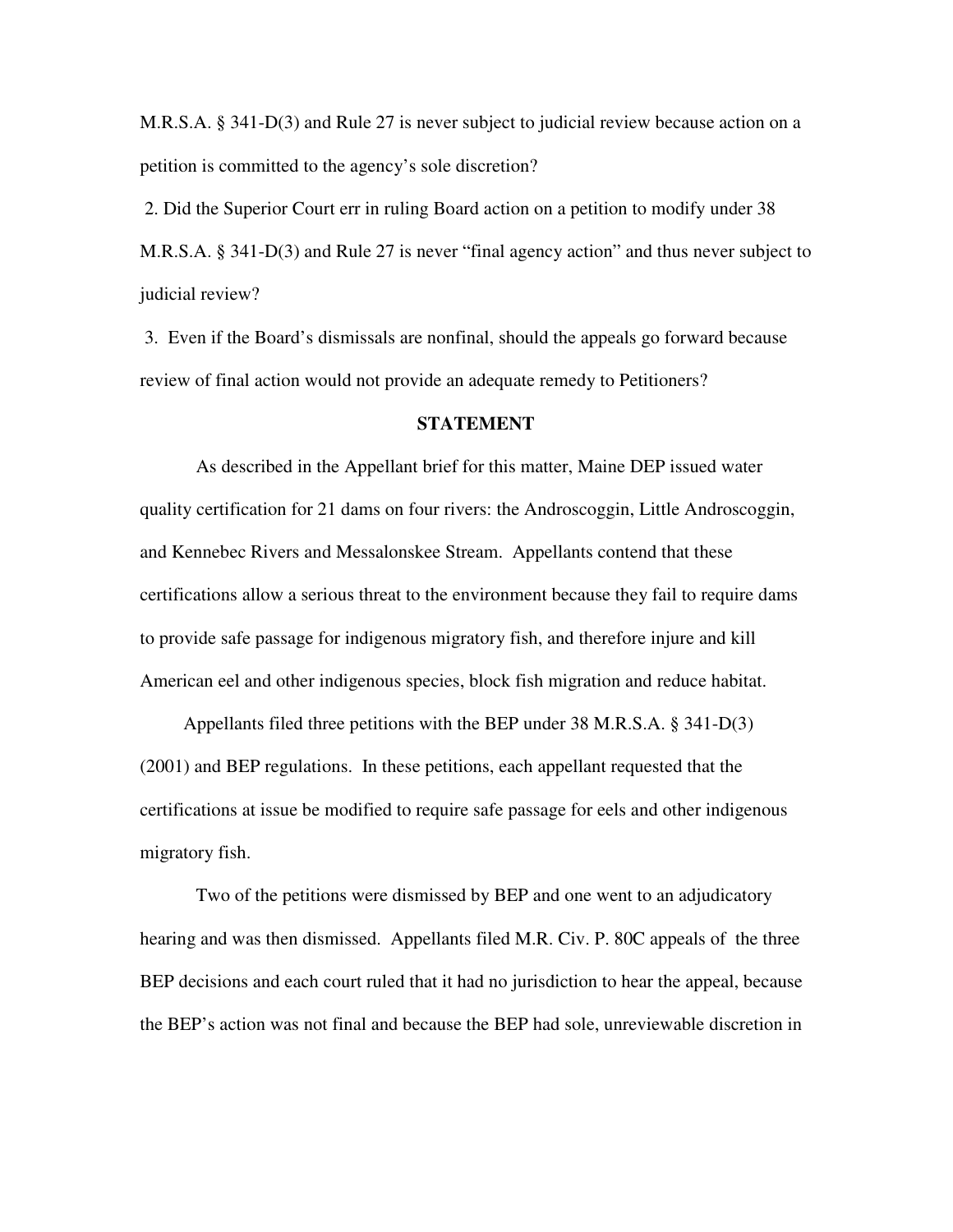this matter. The present appeal, pursuant to 5 M.R.S.A. § 11008(1) (2001), followed and we submit this Amici Curiae brief in support of Appellants' position in this matter.

#### **INTRODUCTION**

We concur with the arguments presented in the comprehensive brief submitted by the three appellants in this matter. To summarize, we believe that safe and effective diadromous fish passage is critical to the health and well being of all Maine rivers, Maine people and the Gulf of Maine. We believe that the lack of safe and effective diadromous fish passage violates the Maine Water Quality Standards and the Federal Clean Water Act. We contend that the BEP has acted in an arbitrary and capricious manner by refusing to modify existing permits to bring them into compliance with state and federal laws.

 Most importantly, we believe that the system of checks and balances between the three branches of government, is threatened in this matter. The right to judicial review of an agency decision is on par with the presumption of innocence until guilt is proven beyond a reasonable doubt. Furthermore, the right to appeal is specifically expressed in the BEP rules. The lower courts have a right, as well as a responsibility, to review the decisions at issue in this matter. By declining to do so, these courts have further consolidated power in the executive branch.

 Given that the Superior Court rulings in the Androscoggin, Kennebec and Messalonskee decisions contain numerous errors of fact and law, loss of the right of judicial review constitutes a significant threat to our work as activist organizations. It puts us at the mercy of political appointees who are given immunity from review in this matter. If anything, the courts should err on the side of inclusiveness when considering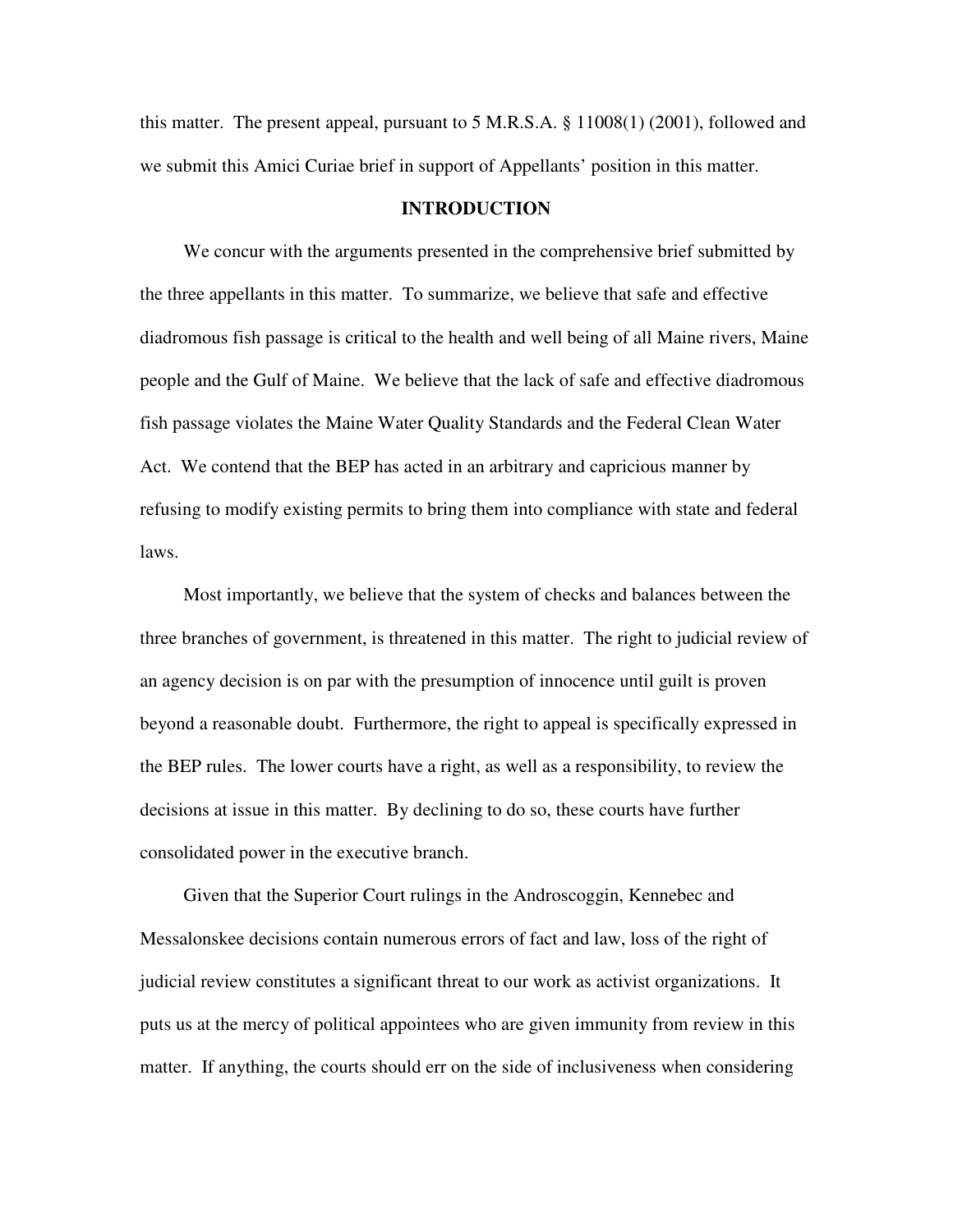questions of abuse of discretion by the executive branch.

 As community organizations, we feel very strongly about the denial of judicial review and the impact that such a decision has on citizen groups and community members who find themselves taking positions in opposition to the executive branch.

### **ARGUMENT**

 Since the U. S. Supreme Court decision in *Citizens to Preserve Overton Park v. Volpe,* 401 U.S. 401 (1971), 91 S.Ct. 814, the right to judicial review of administrative agency actions has been recognized as integral to the rights of those throughout this country who work tirelessly to protect their communities making them better, safer and healthier places. ("Section 701 of the Administrative Procedure Act, 5 U.S.C. § 701 (1964 ed., Supp. V), provides that the action of "each authority of the Government of the United States….is subject to judicial review except where there is a statutory prohibition on review or where "agency action is committed to agency discretion by law." *Overton Park* at 410. The Maine Administrative Procedures Act (APA) does not restrict judicial review in any manner and there is no provision in the Maine APA that even mentions the "committed to agency discretion by law," exemption. 5 M.R.S.A.  $\S$  11007(4)(C)(6) (2002).

 In fact, Maine's Administrative Procedures Act specifically allow for superior court review of agency action.

#### **§11001. Right to review**

 **1. Agency action.** Except where a statute provides for direct review or review of a pro forma judicial decree by the Supreme Judicial Court or where judicial review is specifically precluded or the issues therein limited by statute, *any person who is aggrieved by final agency action shall be entitled to judicial review thereof in the*  **Superior Court** in the manner provided by this subchapter. Preliminary, procedural, intermediate or other nonfinal agency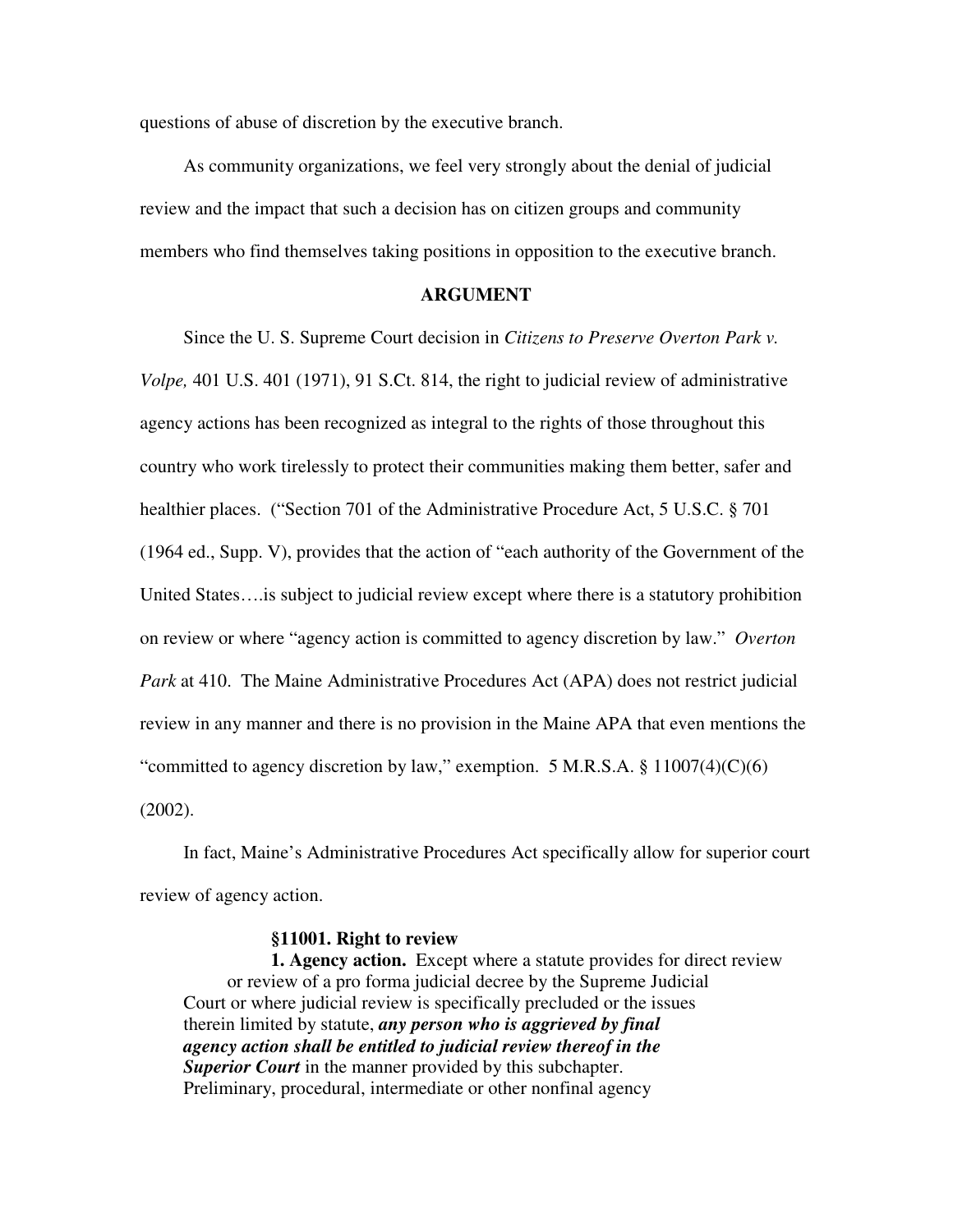action shall be independently reviewable only if review of the final agency action would not provide an adequate remedy.

 **2. Failure or refusal of agency to act.** Any person aggrieved by the failure or refusal of an agency to act shall be entitled to judicial review thereof in the Superior Court. The relief available in the Superior Court shall include an order requiring the agency to make a decision within a time certain. [Emphasis added] 5 M.R.S.A. §11001.

 Even prior to *Overton Park*, important decisions opened the door to activist participation before administrative agencies. See *Office of Communication, United Church of Christ v. FCC*, 359 F.2d 994 (D.C. Cir. 1966) (granting the consumer public standing to challenge administrative actions). This led to the increased possibility of judicial review and standing to seek same. See *Abbott Laboratories, Inc., v. Gardner,* 387 U.S. 136 (1967) and *Scenic Hudson Preservation Conference v. FPC,* 354 F.2d 608 (2d Cir. 1965) (protection of scenic amenities is an important motivation for citizen involvement in administrative proceedings). Five years later, the U.S. Supreme Court confirmed the expanded concept of standing expressed in *Scenic Hudson*. See *Association of Data Processing Service Organizations, Inc. v. Camp*., 397 U.S., 150, 157 (1970) (That interest [giving standing], at times, may reflect "aesthetic, conservational, and recreational" as well as economic values.)

The appellants having been recognized as parties with standing in administrative matters, and entitled to judicial review upon appeal, maintain it is a large step backwards for the BEP to argue that judicial review is precluded in the matter of the agency's refusal to bring existing permits in line with federal and state law. By validating the agency's argument, the lower courts slammed the door in the face of the activists and community groups that participated in this matter on the administrative level and developed and filed their appeal with the Superior Court.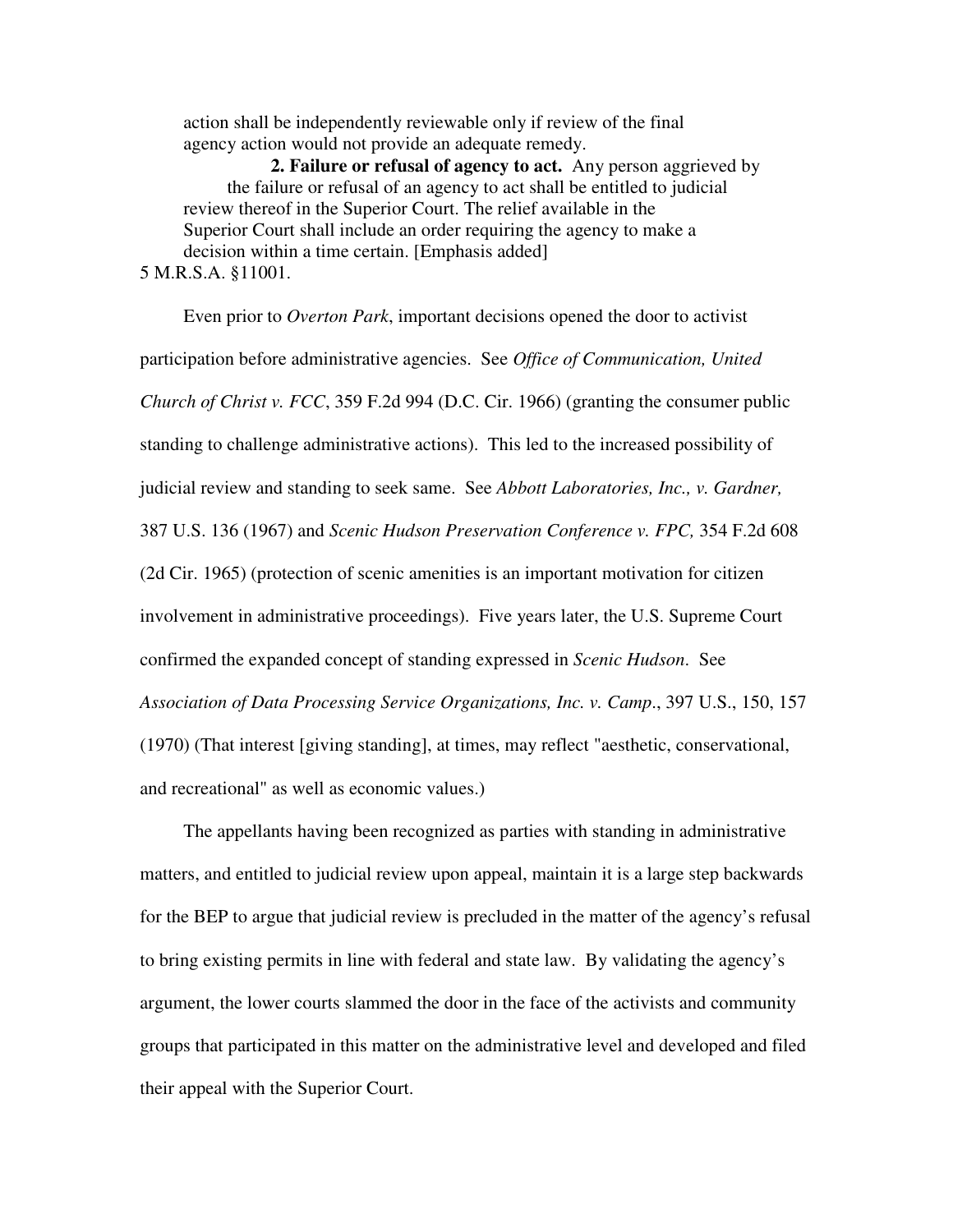These are matters not susceptible to executive discretion but rather matters that deserve, and must be subject to, judicial review. If the Maine Superior Courts refuse to review these decisions, what value do they place on community involvement and citizen participations, and, most importantly, on the line of cases that established standing and the right of judicial review for groups like FEN, Penobscot Bay Watch, Peace Action Maine and Friends of Sebago Lake? Such refusal to review agency decisions, on the part of the Superior Courts, is a rejection of Chief Justice Marshall's assurance in *Marbury v. Madison*, that "where the heads of the department are the political…agents of the executive…to act in cases in which the executive possesses a constitutional or legal discretion, nothing can be more perfectly clear than that their acts are only politically examinable. But *where a specific duty is assigned by law, and individual rights depend upon the performance of that duty*, it seems equally clear that the individual who considers himself injured has a right to resort to the laws of his country for a remedy. [Emphasis added] (*Marbury v. Madison*, 5 U.S. (1 Cranch) 137, 166 (1803).

The Appellants in this matter played by the rules before the BEP, and, in filing their subsequent appeals to the Superior Courts in two counties. But those courts changed the rules on the basis of "agency discretion," and "non-finality." Only the courts of the state of Maine stand between concerned citizen activists and unfettered discretion of the executive branch. We respectfully ask this court to remind the lower courts of their rights as well as their concomitant responsibility to, as Chief Justice Marshall articulated, grant these appellants "a right to resort to the laws of [their] country for a remedy." *Marbury* at 166.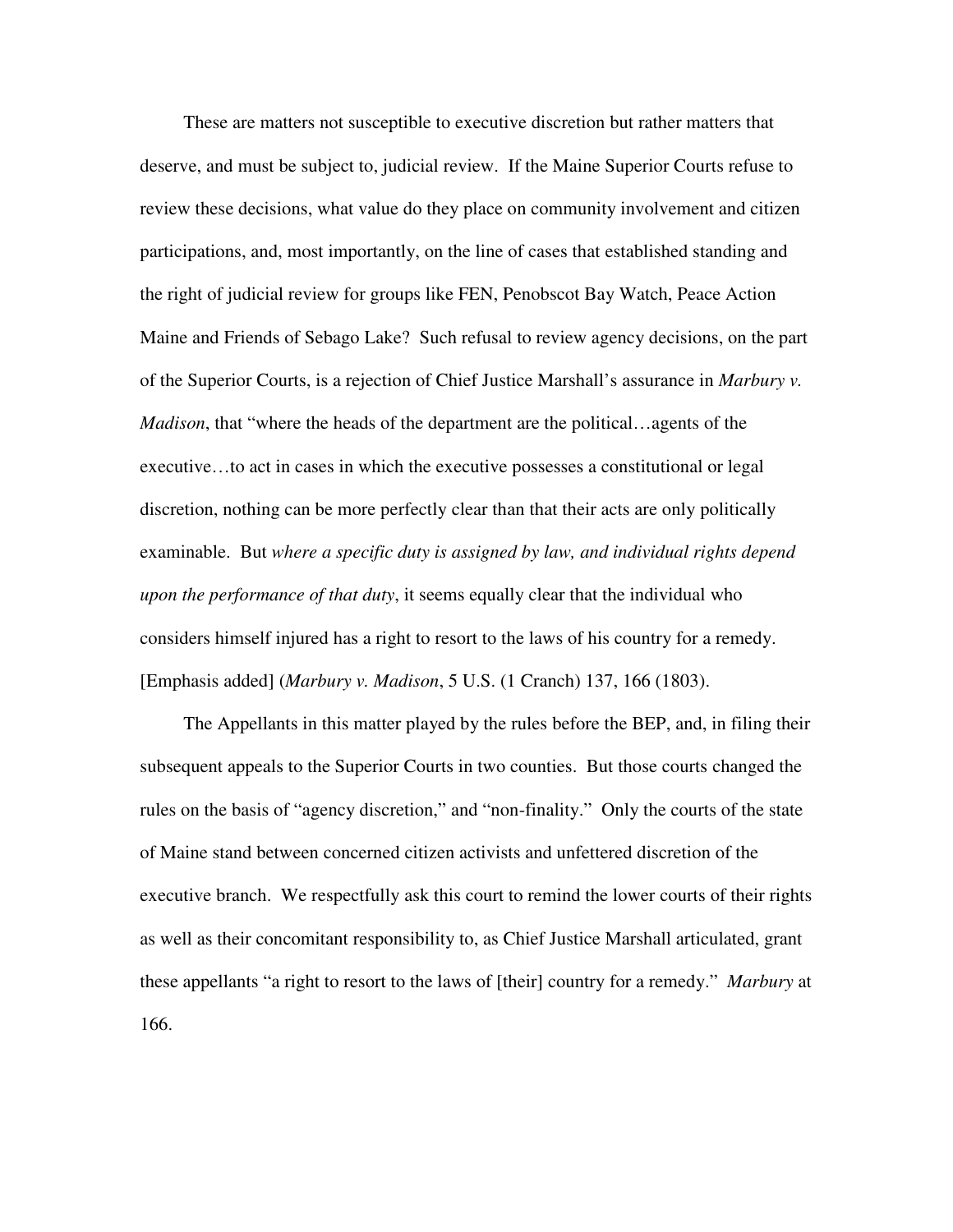## **CONCLUSION**

For the reasons set forth above, the dismissals of the 80C actions should be reversed, and the cases should be remanded to the Superior Court for determinations on the merits. Respectfully submitted,

Lynne A. Williams, Esq. 13 Albert Meadow Bar Harbor, ME 04609 (207) 266-6327 Attorney for Amici Curiae

\_\_\_\_\_\_\_\_\_\_\_\_\_\_\_\_\_\_\_\_\_\_\_\_\_\_